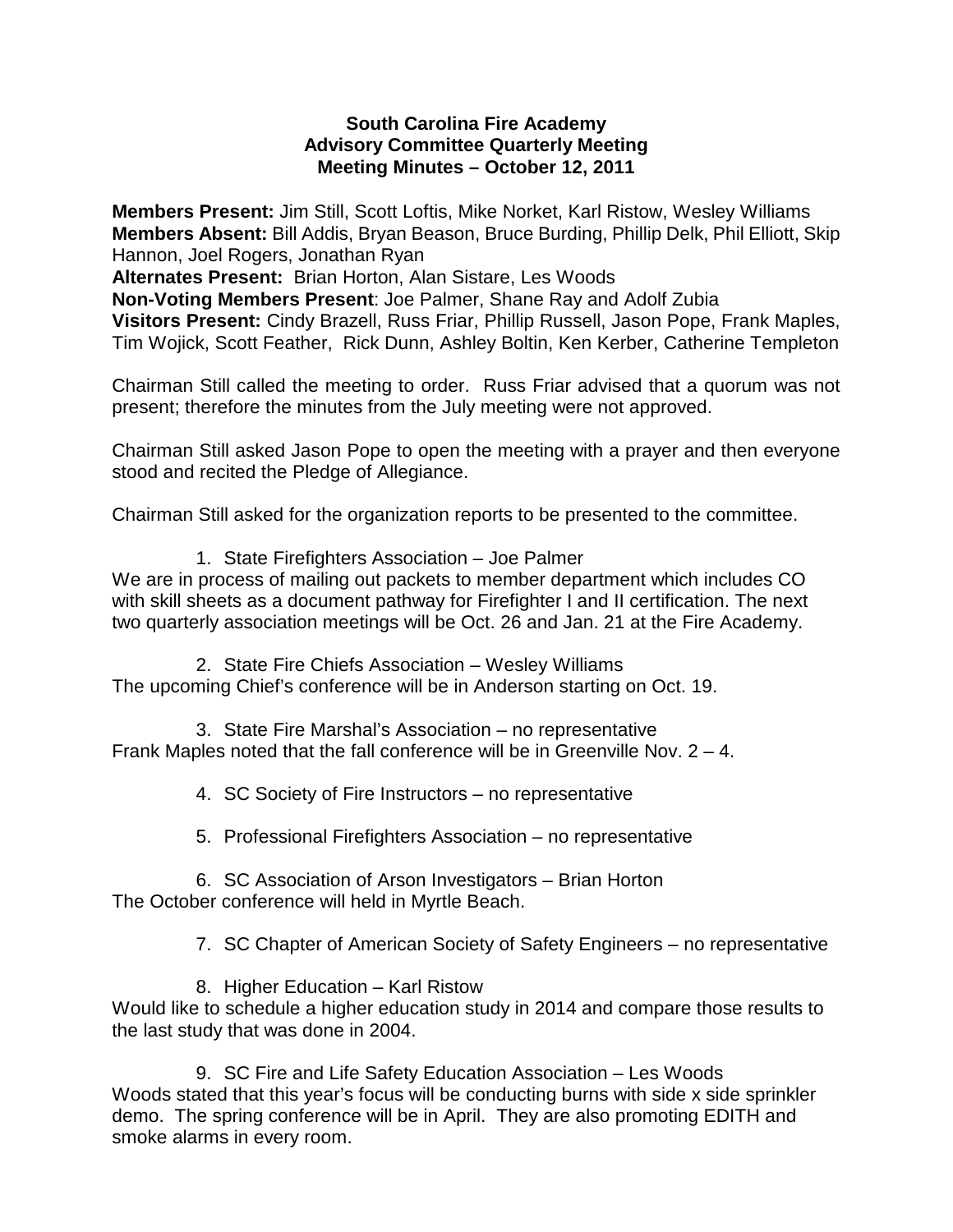### 10.State Fire Marshal – Tim Wojcik

Wojcik talked about asking for input from firefighters about certification training for a Fire Inspector Officer course.

### 11.Fire Academy – Shane Ray

Ray thanked everyone for their support. He will be out visiting many fire departments and his family will move next summer. Jim Still stated that the advisory committee is looking forward to working with Shane. Ken Kerber stated that he is glad to have Shane here and complimented Russ Friar on a job well done in the interim.

Catherine Templeton discussed OSHA briefly and pledged support for grandfathering firefighters with past training.

Adolf Zubia – mentioned the division survey and stated that after Ray reviews the survey they will start to address problem issues. Also stated that the budget is still in draft form and will provide something more soon.

Russ Friar --- stated that all of the academy reports were emailed to the committee and asked if there were any questions concerning those reports. There were none.

Curriculum – Rick Dunn reviewed a hand out concerning the Fire Academy online learning community. Brian Horton asked if the Fire Officer I students take the written test before the skills section. Dunn replied that the student will be able to continue to review as much as they want before they test.

Another question was asked if a comparison had been between the online 2727 Haz Mat Awareness course and the traditional class. Dunn replied yes but there is no basis to understand why some students do better than others with online courses versus traditional. It was also stated that when pilot courses are done, all instructors and evaluators will be called together to discuss the difference between online and traditional class training.

# **Standing Committees:**

### **Facilities Committee** – no representative

### **Curriculum Committee** – Karl Ristow

Already discussed by Rick Dunn. There are other courses that need to be taught and rewritten. We may need to pare down the workload in the curriculum department.

### **Finance Committee** – no representative

Zubia is working a budget draft and assured the committee that the academy will never be short changed even with a divisional budget.

# **Old Business**